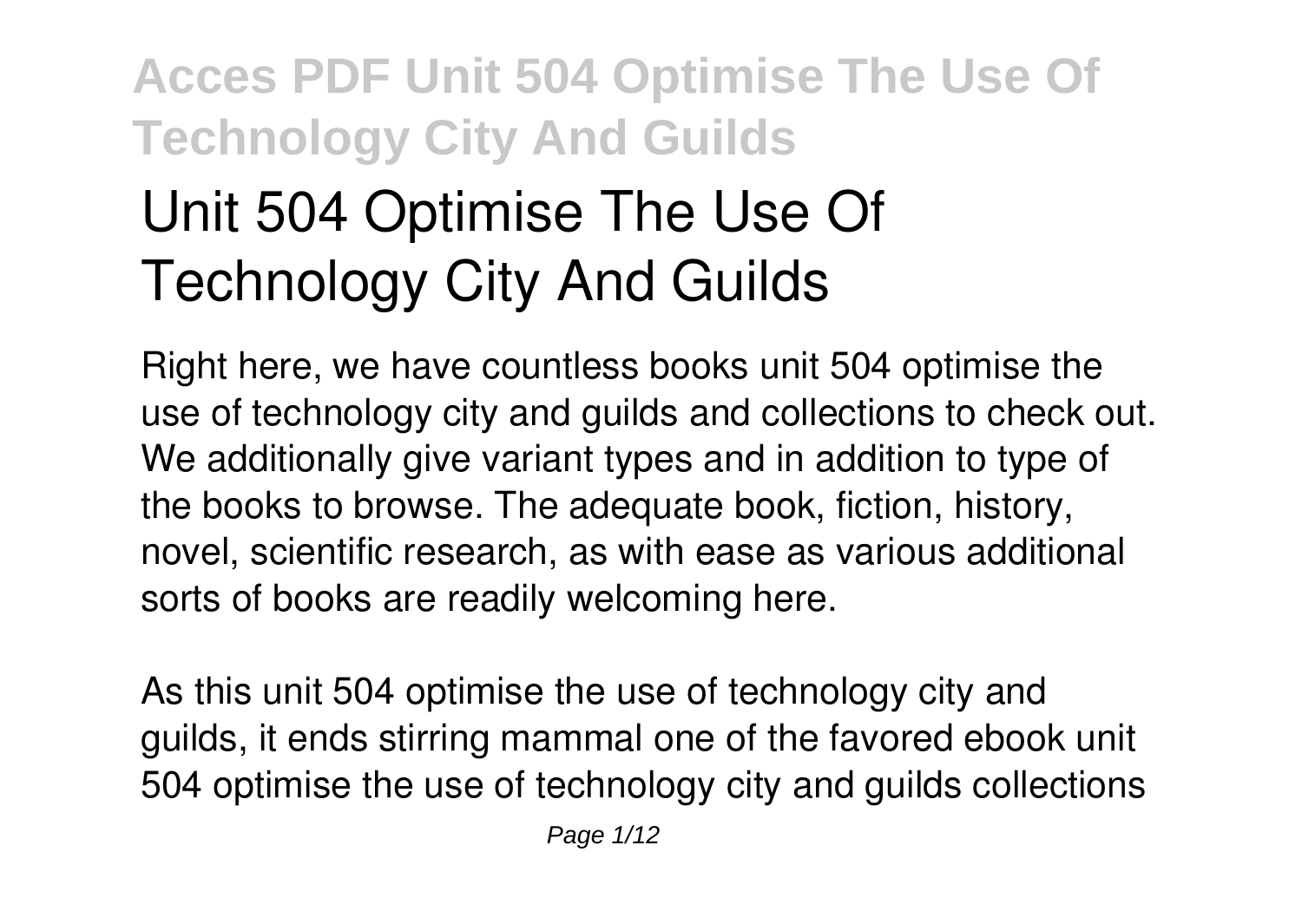that we have. This is why you remain in the best website to see the amazing books to have.

*wasl leasing app tutorial video Deled 504 Notes of Unit 03* **Blues Lick: T-Bone Walker Style (Guitar Lesson BL-504)** Learn Particle Swarm Optimization (PSO) in 20 minutes **SEO For Beginners: A Basic Search Engine Optimization Tutorial for Higher Google Rankings**

504: All Weather Portfolio: 5 Questions (And Answers) About the Mix - Part 1 by Tony Tran with I...

Lesson 24 - Ordering Reports<del>Configuring \u0026 Optimizing</del> Xamarin Projects - Smaller, Faster, Better Apps How Perform Economic Load Dispatch in Power World Simulator How to Get Your Brain to Focus | Chris Bailey | Page 2/12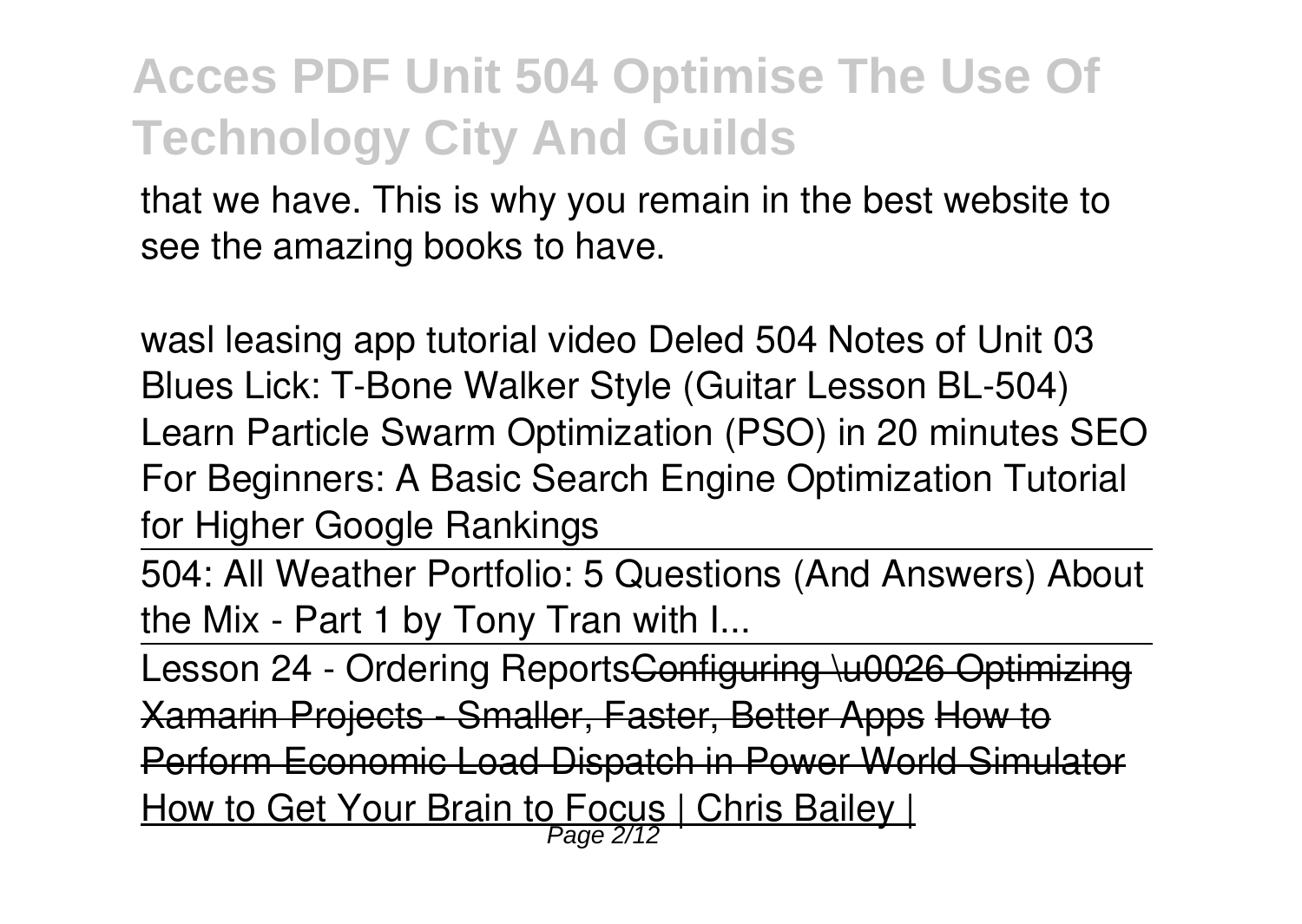TEDxManchester Excel Solver example and step-by-step explanation *How to manage your time more effectively (according to machines) - Brian Christian* Apartments for Rent in Richmond 2BR/1BA by Property Managers in Richmond *ASUS TUF ARMORY CRATE hidden features how to controll fan speed \u0026 noise gaming laptop AMD Ryzen4800H SEO Tutorial For Beginners | SEO Full Course | Search Engine Optimization Tutorial | Simplilearn* **ZFS on Linux 2** Ch 17: Optimization Applications part 1 - Business Mathematics Frank Budnick How To Start Amazon FBA UK With LESS Than £1,000 Monster Connected Passed Pawns! : Stockfish 9 vs Leela ID 504 | 2.80 GHz 4 cpu vs GTX 1060 **Semi Slav Attacking Chess Opening: Stockfish 9 vs Leela ID 504: 1/40: 2.80 GHz 4 cpu vs GTX 1060** Unit 504 Optimise The Use Page 3/12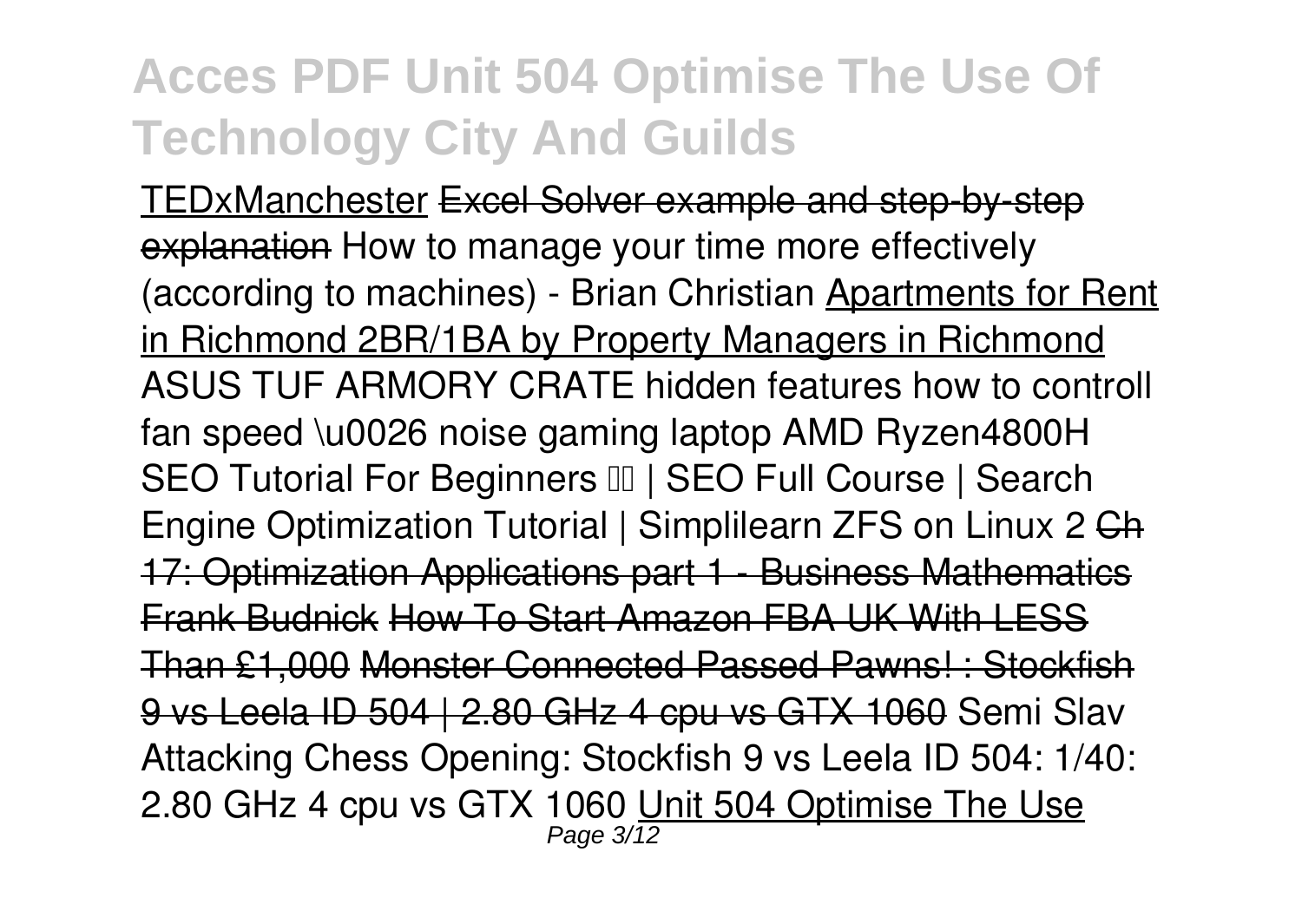Unit 504 Optimise The Use Unit 504 | Develop health and safety and risk management policies and procedures and practices in health and social care or children and young people<sup>'</sup>s settings Explain the legislative framework for health, safety and risk management in the work

Unit 504 Optimise The Use Of Technology City And Guilds Unit 504 Optimise The Use Of Technology City And Guilds is easy to use in our digital library an online right of entry to it is set as public correspondingly you can download it instantly. Our digital library saves in fused countries, allowing you to acquire the most less latency times to download any of our books in the manner of this one.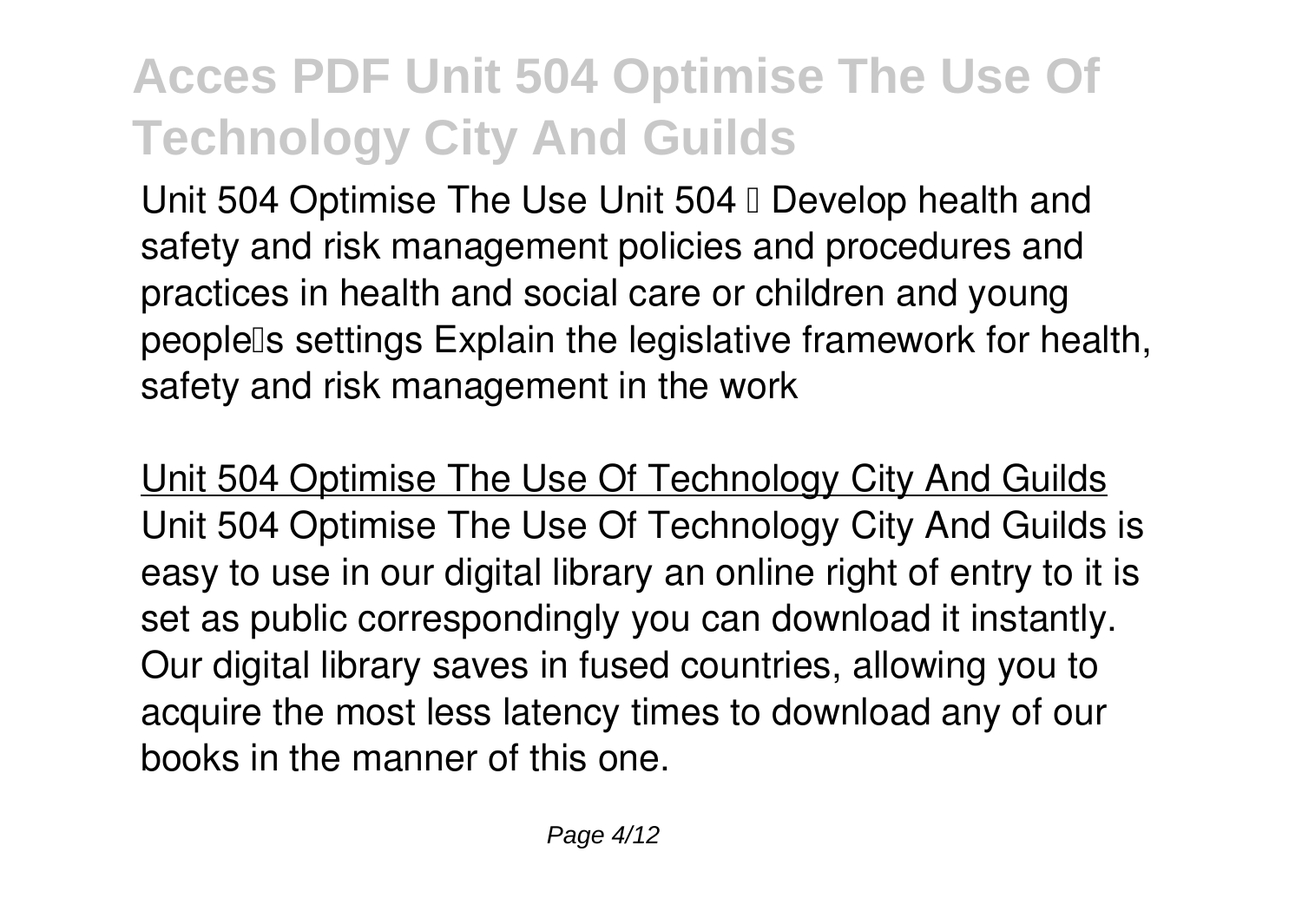Unit 504 Optimise The Use Of Technology City And Guilds Unit 504 Develop health and safety and risk management policies procedures and practice in health and social care or children and young people's settings

(DOC) Unit 504 Develop health and safety and risk ... Unit 504 Optimise The Use Unit 504 <sup>D</sup> Develop health and safety and risk management policies and procedures and practices in health and social care or children and young people<sup>'s</sup> settings Explain the legislative framework for health, safety and risk management in the work Unit 504 I Develop

Unit 504 Optimise The Use Of Technology City And Guilds This is likewise one of the factors by obtaining the soft Page 5/12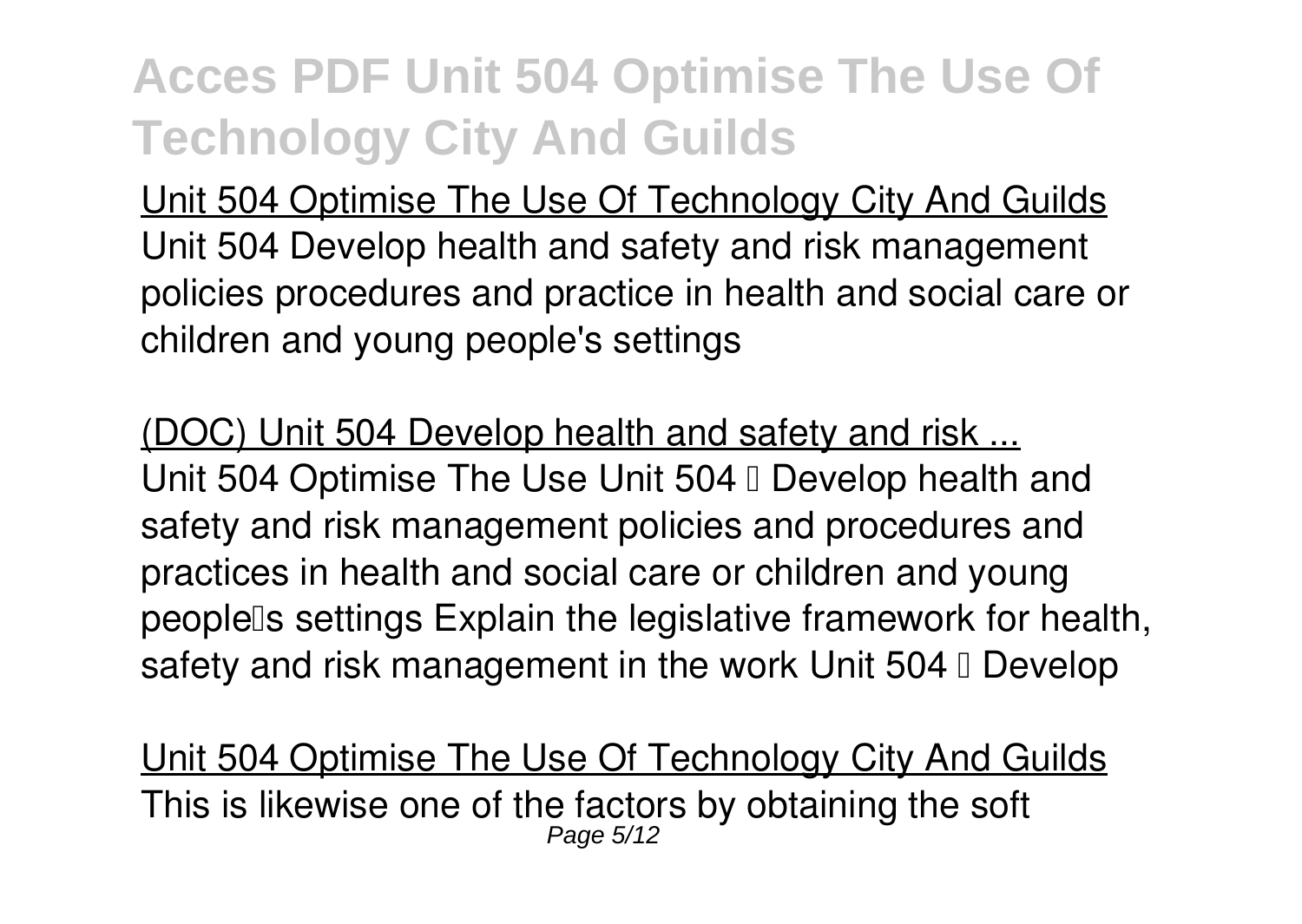documents of this unit 504 optimise the use of technology city and guilds by online. You might not require more get older to spend to go to the books foundation as well as search for them. In some cases, you likewise complete not discover the message unit 504 optimise the use of technology city and guilds that you are looking for.

Unit 504 Optimise The Use Of Technology City And Guilds Download Free Unit 504 Optimise The Use Of Technology City And Guilds Unit 504 Optimise The Use Of Technology City And Guilds Unit 504 Optimise The Use Unit 504 I Develop health and safety and risk management policies and procedures and practices in health and social care or children and young people‼s settings Explain the legislative framework<br>Page 6/12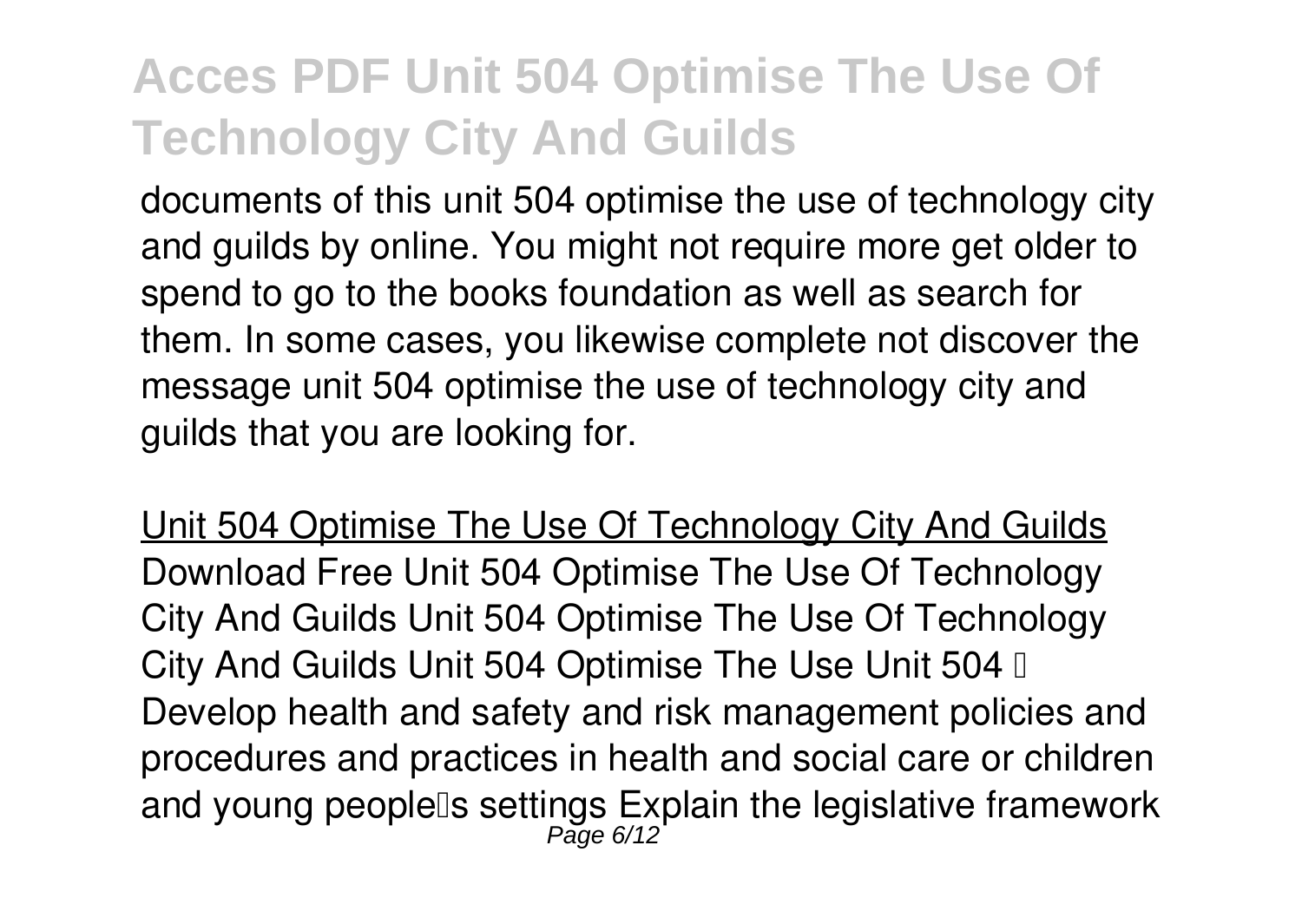Unit 504 Optimise The Use Of Technology City And Guilds pronouncement unit 504 optimise the use of technology city and guilds can be one of the options to accompany you past having supplementary time. It will not waste your time. take me, the e-book will definitely sky you further thing to read. Just invest little get older to way in this on-line notice unit 504 optimise the use of technology city

Unit 504 Optimise The Use Of Technology City And Guilds Unit 504 Optimise The Use Of Technology City And Guilds Unit 504 l Develop health and safety and risk management policies and procedures and practices in health and social Page 7/12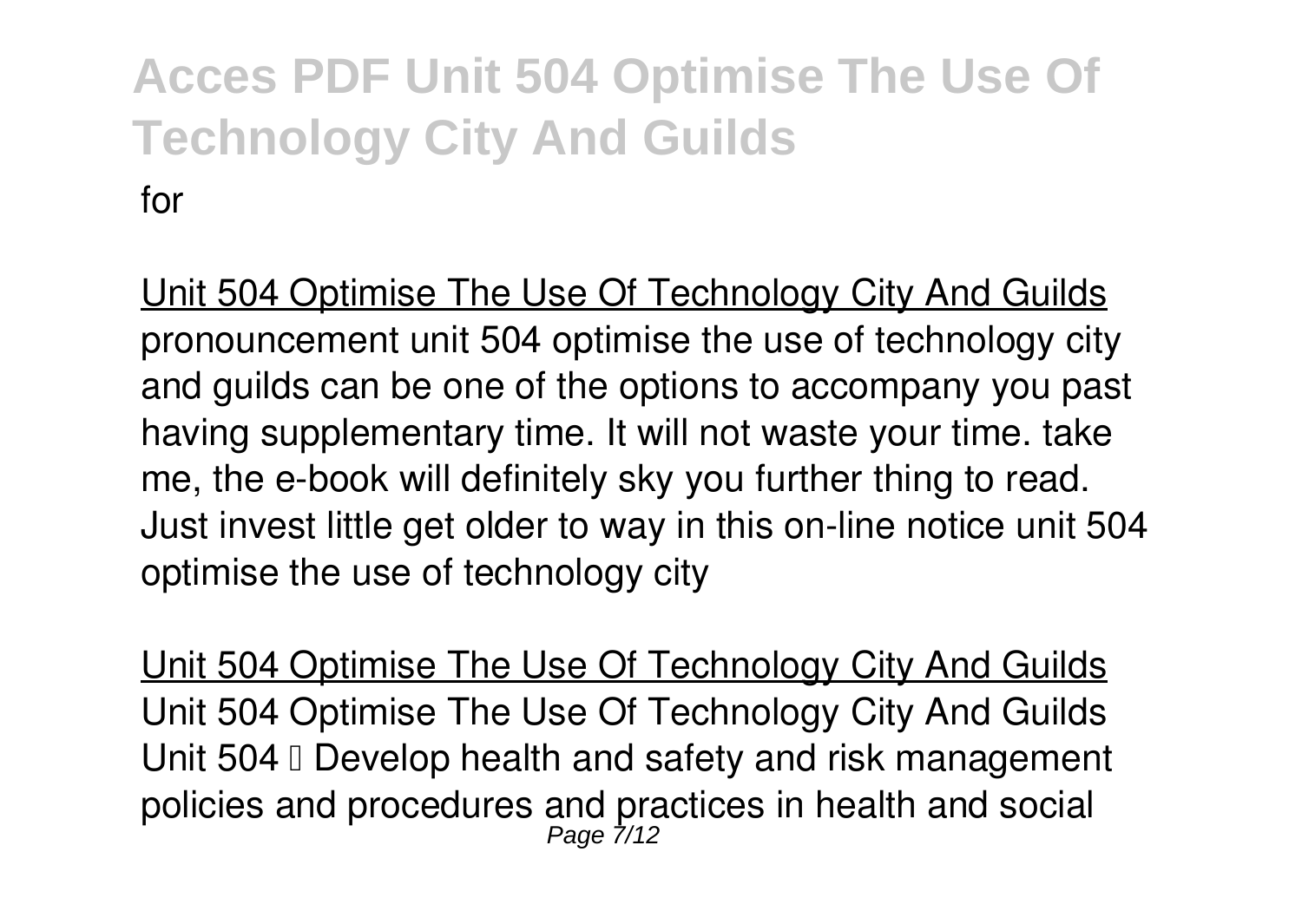care or children and young people<sup>[1]</sup> "Unit 504 <sup>[1]</sup> Develop health and safety and

Unit 504 Optimise The Use Of Technology City And Guilds 9400 Shore Dr Unit 504, Myrtle Beach, SC 29572 is a condo unit listed for-sale at \$128,000. The 650 sq. ft. condo is a 2 bed, 2.0 bath unit. Find 40 photos of the 9400 Shore Dr UNIT 504 condo on Zillow. View more property details, sales history and Zestimate data on Zillow. MLS # 2019213

9400 Shore Dr UNIT 504, Myrtle Beach, SC 29572 | MLS ... 555 4th St Unit 504, San Francisco, CA 94107-1626 is a apartment unit listed for rent at \$3,200/mo. The 990 sq. ft. apartment is a 2 bed, 2.0 bath unit. Find 0 photos of the 555 Page 8/12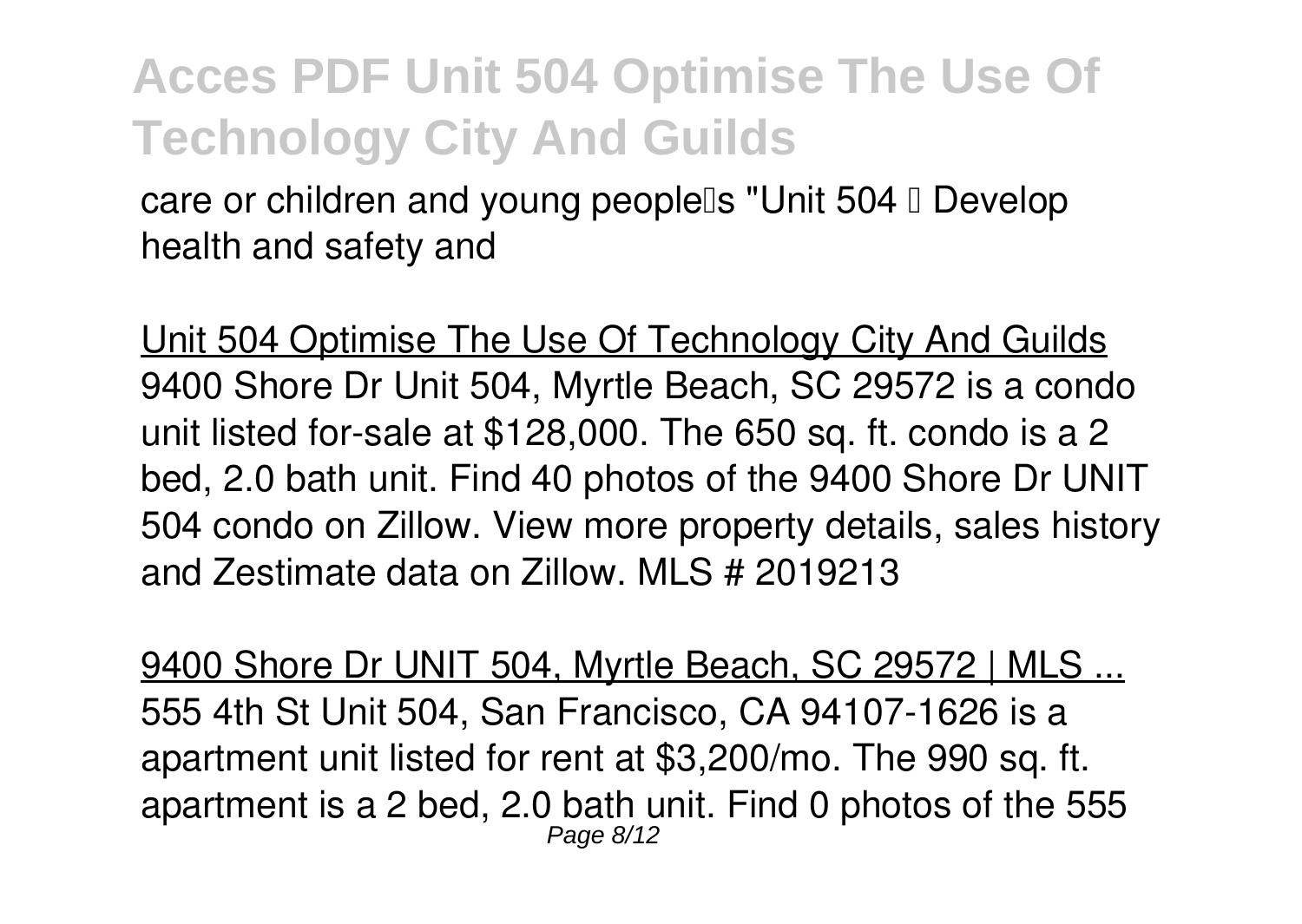4th St UNIT 504 apartment on Zillow. View more property details, sales history and Zestimate data on Zillow.

555 4th St UNIT 504, San Francisco, CA 94107 | Zillow For Sale: 2 beds, 1.75 baths □ 1059 sq. ft. □ 13902 E Marina Dr #504, Aurora, CO 80014 □ \$232,000 □ MLS# 8721833 □ NEW STAINLESS STEEL APPLIANCES!! Price Reduced ! Lovely location on this Seville A...

#### 13902 E Marina Dr #504, Aurora, CO 80014 | MLS# 8721833

...

Unit 504 1.1. Health and Safety at Work Act 1974 is that the main piece of the health and safety legislation in Great Britain. It provides the legal framework to market and Page 9/12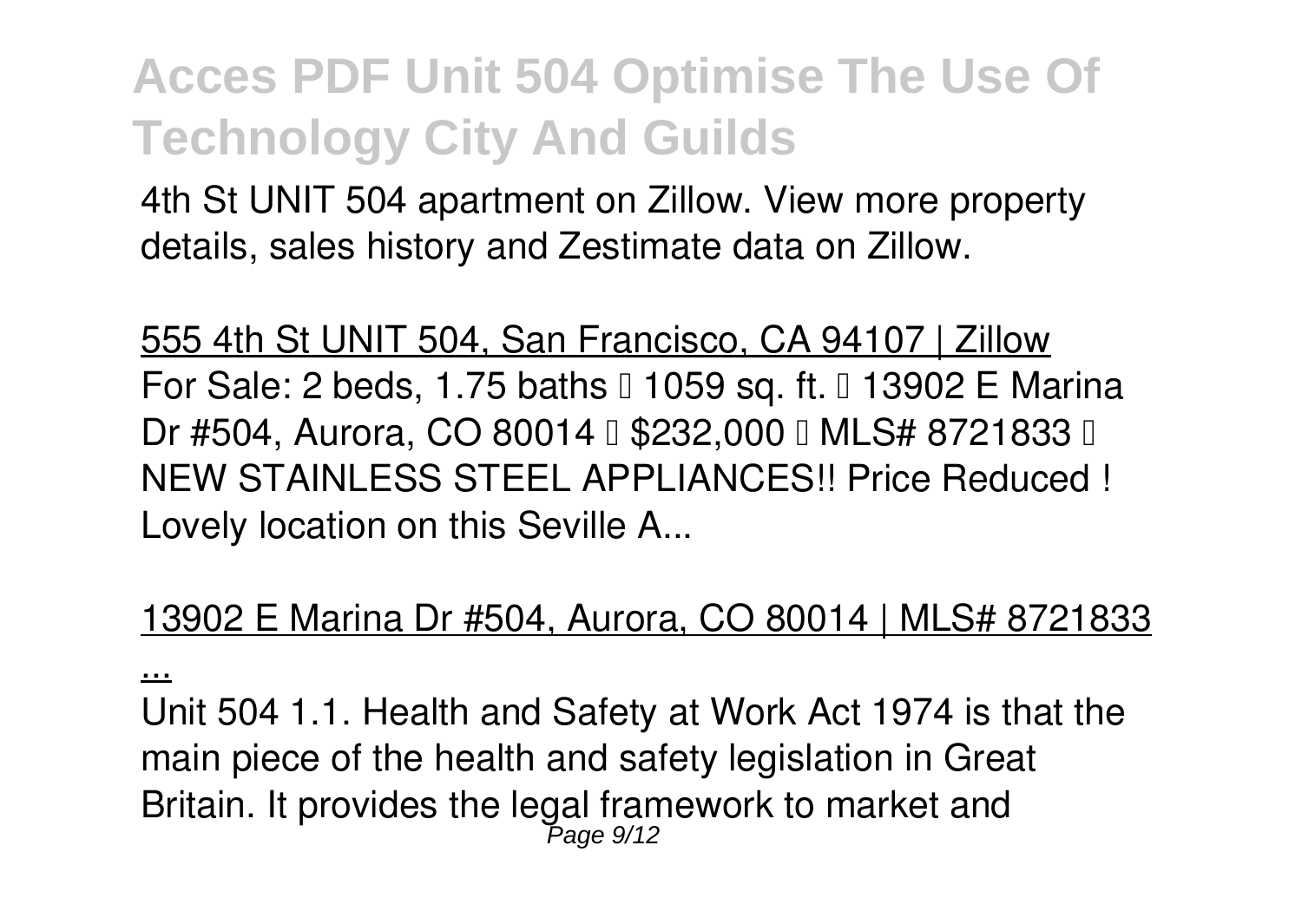encourage high standards within the workplace. The Act, when first introduced, provided an integrated system handling workplace health and safety and therefore the protection of the general public from work activities.

Unit 504.rtf - Unit 504 1.1 Health and Safety at Work Act ... Israeli Military Intelligence's Unit 504, which employs agents beyond Israells borders, received official commendation this week for its activities in the **Inorthern** arenal over the past five years,...

IDF human intelligence unit earns commendation for ... 800 SE 31st Ave Unit 504, Minot, ND, 58701 is a mobile home for sale listed on the market for 106 days. 800 SE 31st Page 10/12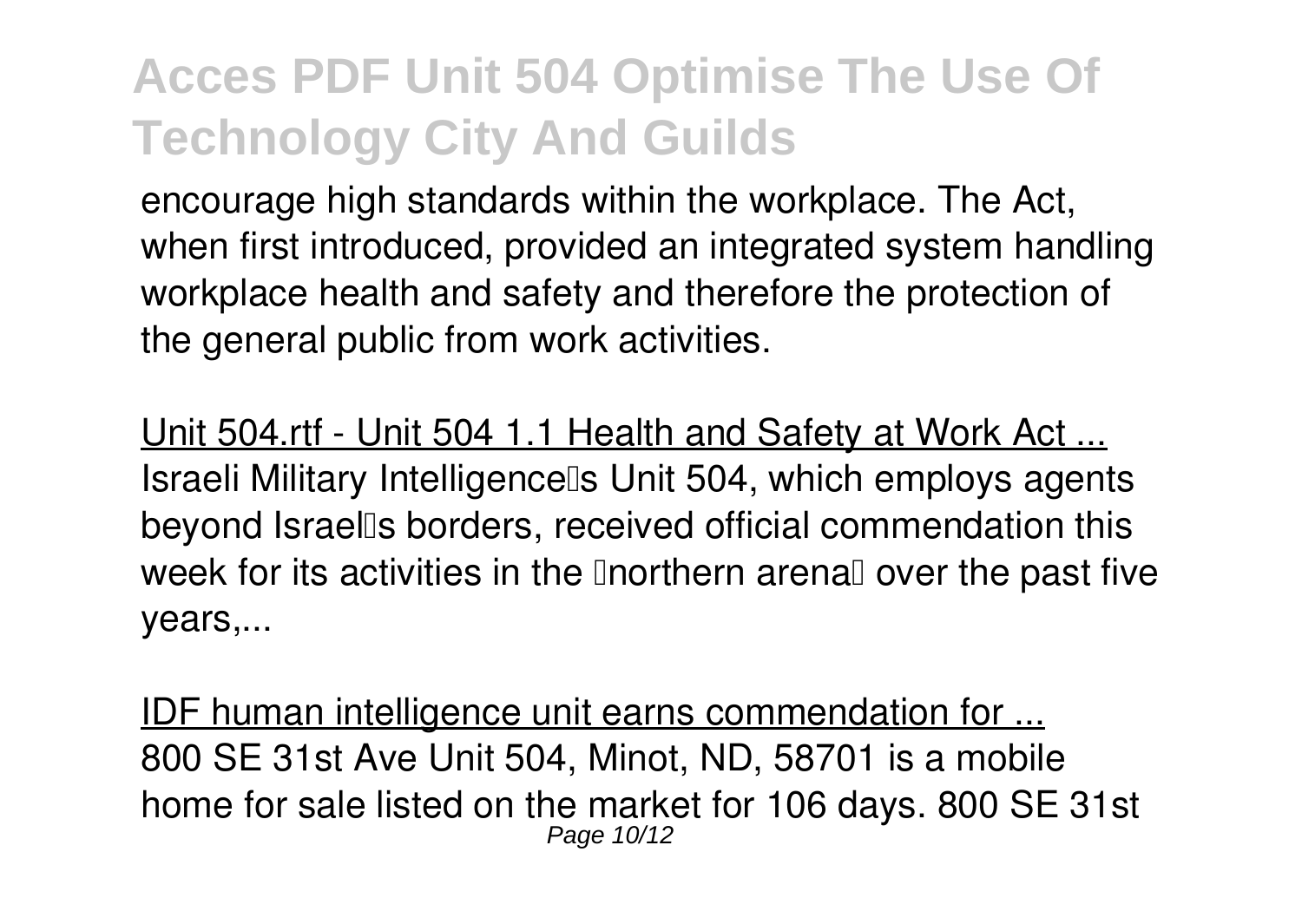Ave Unit 504, Minot, ND, 58701 is in the South Hill neighborhood, which has a ...

800 SE 31st Ave Unit 504, Minot, ND, 58701 | realtor.com® Browse photos and price history of this 1 bed, 1 bath, 615 Sq. Ft. recently sold home at 275 Ocean Blvd Unit 504, Hampton, NH 03842 that sold on September 21, 2020 for Last Sold for \$400,000

275 Ocean Blvd Unit 504, Hampton, NH 03842 realtor.com® OPTIMISE- UNIT 8 TEST FCE activities ID: 1451571 Language: English School subject: English as a Second Language (ESL) Grade/level: Upper-Intermediate Age: 15+ Page 11/12